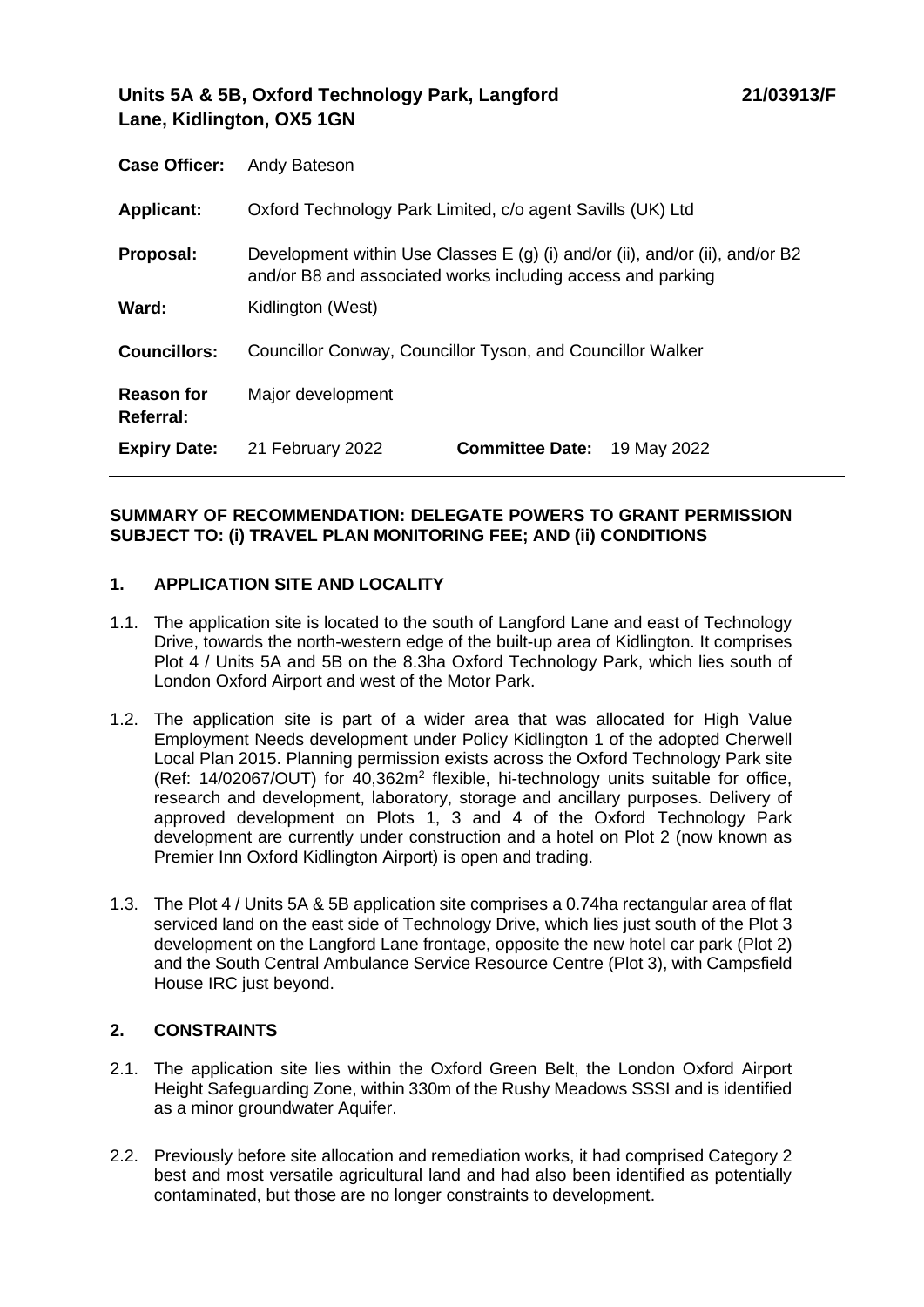# **3. DESCRIPTION OF PROPOSED DEVELOPMENT**

- 3.1. The proposals seek planning permission for the construction of up to two commercial units within use classes E (g) (i) – (iii), B2 and B8 on Plot 4 (Units 5A and 5B) in a new single building measuring  $4,078$ m<sup>2</sup>, including  $1,384$ m<sup>2</sup> at mezzanine first floor level. The Unit(s) will be accompanied by a parking area alongside for 60 cars (including 10 with EV charging points and 6 disabled) and 40 cycle parking spaces. The building will be 10m tall over two stories, with a very shallow pitched roof surrounded by a 1.4m parapet, giving the impression of a flat-roofed structure. It will measure 60m wide to north and south elevations and 47.6m deep to east and west.
- 3.2. The building is described in the application Planning Support and Design & Access Statements as an industrial unit for uses within Use Classes E (g) (i)-(iii), B2 and B8 (consistent with the Local Plan allocation and outline planning consent) and has recently been confirmed for occupation by the Williams F1 team, as an adjunct to their headquarters building at Grove, near Wantage. The building would be configured similarly to the neighbouring building on adjoining Plot 3 fronting Langford Lane. The building would be clad in Equitone Rainscreen Cladding Panels in three-tone grey (light, mid and dark) similar to that previously constructed on Plot 3. Glazing would extend along almost the entire length of all four elevations at both ground and first floor levels.

# **4. RELEVANT PLANNING HISTORY**

4.1. The following planning history is considered relevant to the current proposal:

14/02067/OUT – Outline planning permission granted for the construction of 40,362m<sup>2</sup> of office, research and development, laboratory and storage business space within Use Classes E (g) (i)-(iii), B2 and B8 – Permitted.

16/00533/DISC - Discharge of Conditions 6 (means of access), 10 (surface water drainage scheme), 11 (drainage strategy), 12 (air quality impact assessment), 14 (low emission transport plan), 15 (reptile method statement), 16 (method statement for enhancing tree or shrub planting, areas of species rich grassland, habitat boxes for birds) and 18 (bird control management plan) of 14/02067/OUT – Permitted.

17/00559/F – The above outline permission was subsequently varied (Conditions 1, 2, 3, 5, 7, 9 & 21) by this full planning permission – Permitted.

17/01542/REM – Reserved Matters approval granted for Units 1 and 3 (opposite and alongside) – Permitted.

17/02233/F – Planning permission granted for a new 3,981m<sup>2</sup> hotel at Unit 2, which is now built and occupied as a Premier Inn – Permitted.

21/00690/REM – Slight design amendments were subsequently approved to Unit 3 last year and the development is now virtually complete – Permitted.

22/02278/F – Resolution passed recently to grant planning permission for Unit 4.

- 4.2. Once Units 1, 3 and 4 are completed alongside the approved Premier Inn hotel on Plot 2, the total amount of developed floorspace will be  $22,31 \text{ m}^2$ .
- 4.3. Construction of this proposed building on Plot 4 / Units 5A/5B will take the overall quantum of development to  $26,459m^2$  – still 13,903m<sup>2</sup> below the threshold approved under the original outline permission and varied by the 2017 full permission.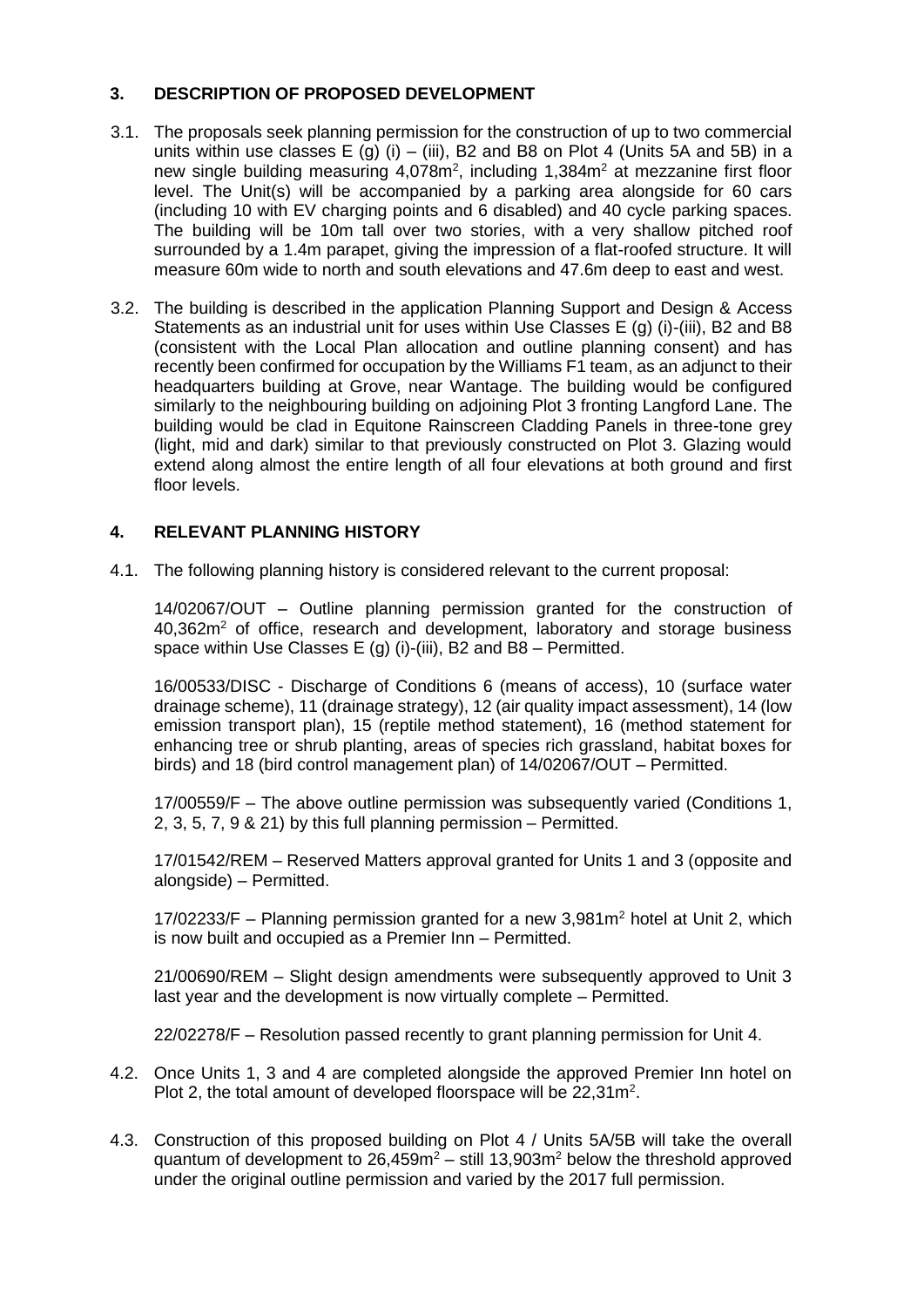# **5. PRE-APPLICATION DISCUSSIONS**

5.1. None.

# **6. RESPONSE TO PUBLICITY**

- 6.1. The application has been publicised by way of a site notice displayed near the site, by advertisement in the local newspaper, and by letters sent to all properties immediately adjoining the application site that the Council has been able to identify from its records. The final date for comments was **23 December 2021**.
- 6.2. No comments were received from third parties at the time this report was prepared.

## **7. RESPONSE TO CONSULTATION**

7.1. Below is a summary of the consultation responses received at the time of writing this report. Responses are available to view in full on the Council's website, via the online Planning Register.

## PARISH/TOWN COUNCIL AND NEIGHBOURHOOD FORUMS

7.2. KIDLINGTON PARISH COUNCIL: **No comments received**.

## CONSULTEES

- 7.3. OCC HIGHWAYS: **No objections** subject to conditions relating to car park layout, cycle parking, a travel plan and a construction traffic management plan and a s106 with them over requisite transport contributions. Those contributions amounted to £160k for an on-road segregated cycleway and £15k for a footway along Technology Drive from the application site to Langford Lane.
- 7.4. **Update:** Similar contribution sums were also requested in respect to the commercial developments on neighbouring Plots 1 and 3 for the same proposed works. The sums were subsequently paid, and the required works undertaken. In such circumstances, the applicant challenged the need to pay for those works again, which were considered unreasonable. At the time of writing, no response had been received from OCC Highways.
- 7.5. OCC ARCHAEOLOGY: **No objections**.
- 7.6. ENVIRONMENT AGENCY: **No objections** subject to two drainage conditions (Nos.8 and 9).
- 7.7. OCC DRAINAGE: **Objection** a standard recent objection was received from the LLFA stating that they expect to see a Surface Water Management Strategy incorporating SuDS associated with any and all new full and outline planning applications for major development, which this application lacks.
- 7.8. CDC BUILDING CONTROL: **No objection**. Comment a Full Plans Building Regs application will be required for the proposals.
- 7.9. CDC ECOLOGY: **No objections**. Comment The site has already been cleared. A biodiversity enhancement scheme should be conditioned (unless covered elsewhere) to ensure planting and integrated nesting provisions or similar opportunities for wildlife are included.
- 7.10. CDC POLICY: **No comments received**. Proposals are Development Plan compliant.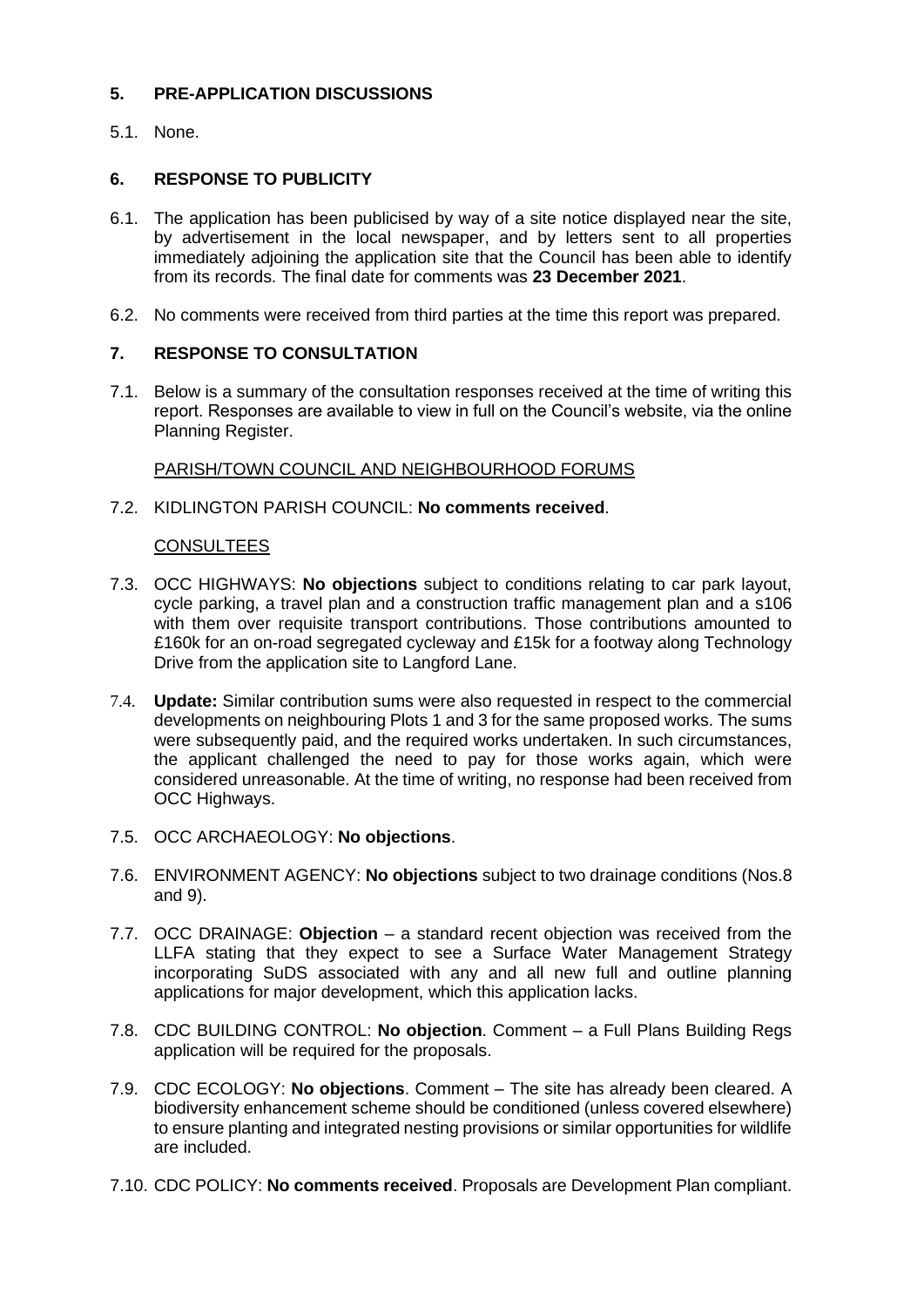# **8. RELEVANT PLANNING POLICY AND GUIDANCE**

- 8.1. The Town & Country Planning Act 1990 requires that applications for planning permission must be determined in accordance with the development plan unless material considerations indicate otherwise.
- 8.2. The Cherwell Local Plan 2011-2031 Part 1 was formally adopted by Cherwell District Council in July 2015 and provides the strategic planning policy framework for the District to 2031. The Local Plan 2011-2031 – Part 1 replaced several 'saved' policies in the adopted Cherwell Local Plan 1996 though many of its policies are retained and remain part of the Development Plan. The relevant planning policies of Cherwell District's statutory Development Plan are set out below:

## CHERWELL LOCAL PLAN 2011 - 2031 PART 1 (CLP 2015)

- PSD1 Presumption in favour of Sustainable Development
- SLE1 Employment Development
- SLE4 Improved Transport & Connections
- ESD1 Mitigating and Adapting to Climate Change
- ESD2 Energy Hierarchy and Allowable Solutions
- ESD3 Sustainable Construction
- ESD4 Decentralised Energy Systems
- ESD5 Renewable Energy
- ESD6 Sustainable Flood Risk Management
- ESD7 SuDS
- ESD8 Water Resources
- ESD10 Biodiversity and the natural environment
- ESD 11 Conservation Target Areas
- ESD14 Oxford Green Belt
- ESD15 The Character of the Built and Historic Environment
- ESD17 Green Infrastructure
- Policy Kidlington 1 Accommodating High Value Employment Needs
- INF1 Infrastructure Provision

# CHERWELL LOCAL PLAN 1996 SAVED POLICIES (CLP 1996)

- C28 Layout, design and external appearance of new development
- C30 Design control over new development
- C32 Provision of facilities for disabled people
- ENV1 Development likely to cause detrimental levels of pollution

## 8.3. Other Material Planning Considerations:

- National Planning Policy Framework (NPPF) 2021
- Planning Practice Guidance (PPG)
- National Design Guidance 2019
- CDC Planning Obligations SPD 2018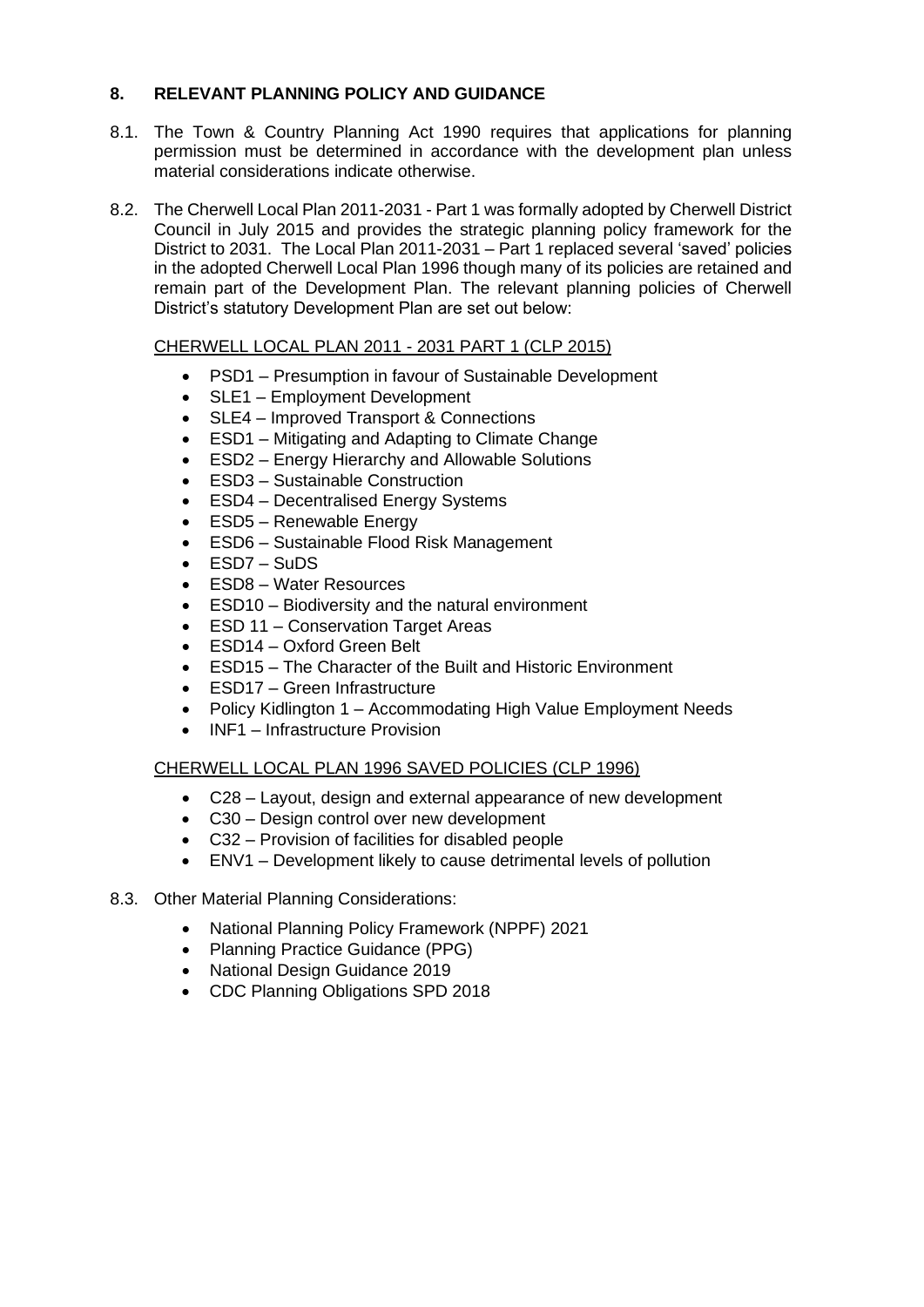# **9. APPRAISAL**

- 9.1. The key issues for consideration in this case are:
	- Principle of Employment Development
	- Transport & Highway Impact
	- Design Principles and Layout
	- Drainage
	- Ecology & Biodiversity
	- Energy Efficiency & Sustainability
	- Planning Obligation

## Principle of Employment Development

- 9.2. The application site lies within the Oxford Green Belt where restrictive policies apply at national and local level through the National Planning Policy Framework (NPPF) and the CLP 2015.
- 9.3. Notwithstanding this, the CLP 2015 does set out a need for small scale review of the Green Belt and refers to the Oxford Technology Park site within policy Kidlington 1 as one of the locations where small-scale review could accommodate high value employment development subject to site specific design and place shaping principles. The intended review and amendments to the Green Belt envisaged through policy Kidlington 1 have not been progressed despite some time having passed since the adoption of the CLP 2015.
- 9.4. The application of policy (including very special circumstances) and the harm to the Green Belt was however considered through the Outline planning application (14/02067/OUT). Whilst it was concluded at the time that the development at this location would have an adverse impact on the Green Belt, the need to provide sites for high technology industry was considered to outweigh the harm and tipped the planning balance in favour of granting planning consent.
- 9.5. The site forms part of a larger allocated site in the adopted CLP 2015 under Policy Kidlington 1. This policy brings forward high-value employment needs development on land to the northwest of Kidlington and adjacent London Oxford Airport as a strategic allocation for hi-tech employment development and associated infrastructure. The whole site was granted outline planning permission for the construction of 40,362m<sup>2</sup> of office, research and development, laboratory and storage business space within Use Classes E (g) (i)-(iii), B2 and B8 in 2016 (Ref: 14/02067/OUT) with the consent subsequently varied with a modified full permission in 2017 (Ref: 17/00559/F). Approximately two-thirds of the allocated site has already been developed in a similar manner to that now proposed on this Plot 4.

#### *Conclusion*

9.6. Having regard to the above, the proposed development will accord entirely with the Local Plan employment site allocation and given the history of the site and the clear intention of the Council to review the Green Belt at this location, the proposal will not cause significant or demonstrable harm with respect to other Plan policies and is therefore in principle considered acceptable.

## Transport and Highways

## *Policy Context*

9.7. Policy SLE4 of the CLP 2015 requires new developments to maximise opportunities for access to sustainable modes of travel and seeks improvements to the highway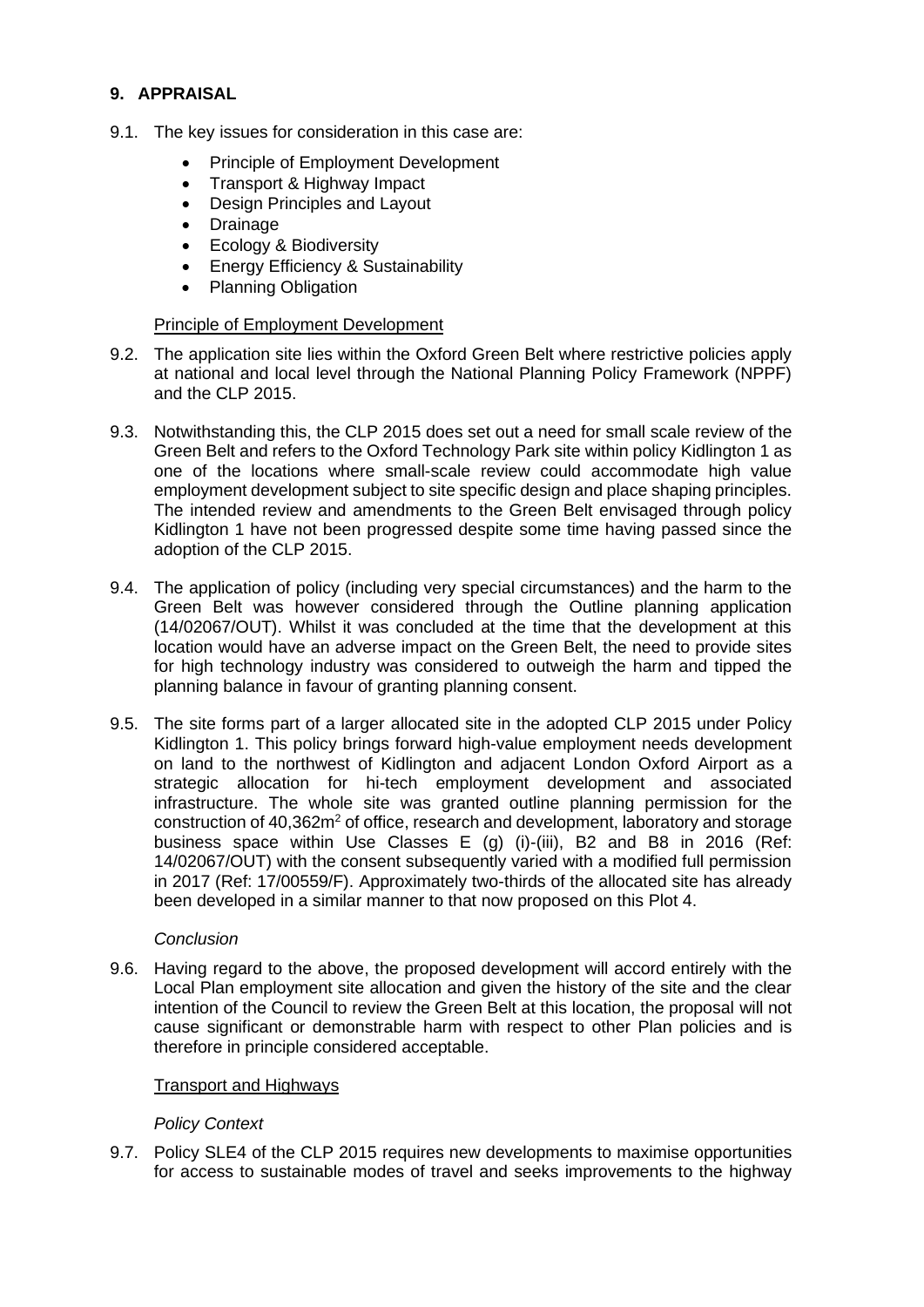network to mitigate significant adverse impact of traffic generation resulting from new development.

### *Assessment*

- 9.8. The Oxford Technology Park site access junction with Langford Lane has quite recently been constructed and includes both a footway on one side of the road and a segregated cycleway on the opposite side of what is now known as Technology Drive. As the junction has been designed to accommodate the total quantum of development permitted by the outline consent (14/02067/OUT), and the quantum of this proposed development (as well as that already permitted and built) does not exceed the parameters of the outline consent, it is considered that the access arrangements into the technology park site are suitable to accommodate the development now proposed.
- 9.9. Total related trip generation is within that which had previously been assessed as acceptable through the outline permission.
- 9.10. Visibility from the plot access junction is suitable, given the linear nature of the spine road and OCC Highway have not objected to the access proposals or its parking and turning arrangements. OCC asked for details of the parking sizes and positions, to be provided through condition, as they were not specified on the submitted Block Plan drawing 2613-01-PL2. However, such details had in fact been included on the Hard Landscaping Plan 2613-05-PL2. Accordingly, the wording recommended by OCC for a condition of approval has been modified to reflect the submitted details.
- 9.11. Car parking has been proposed based on the OCC standard for office use (one space per 30m<sup>2</sup> ) plus an additional 9 spaces (60 in all, including 6 disabled spaces). OCC highway officers have highlighted that the application of parking standards for office use where research and development floor space is also proposed would result in an overprovision of car parking which may encourage car travel to the site, although the County Council would not wish to raise an objection on this basis.
- 9.12. Mitigation measures including public transport improvements and footway enhancements were previously secured through the outline consent in order to enhance sustainable transport options to the site.
- 9.13. Electric vehicle charging points are proposed to serve this development, providing 10no. charge points. In order to promote the take up of electric vehicle use, the Council promotes the installation of ducting to allow for future expansion of EV charging rather than retrofitting at a later date. This can be conditioned.
- 9.14. Cycle shelters (for 40 cycles) are shown to the frontage of the proposed buildings but details of the appearance of these shelters has not been submitted and will need to be conditioned.

#### *Conclusion*

9.15. The proposals are considered to be in accordance with policies SLE4 of the CLP 2015 as well as national planning policy set out within the NPPF in this regard.

#### Design Principles and Layout

## *Policy Context*

9.16. Policy ESD15 of the CLP 2015 requires new development to respect its context and take the opportunities available to improve the character and appearance of the area and the way it functions. These development plan policies are consistent with national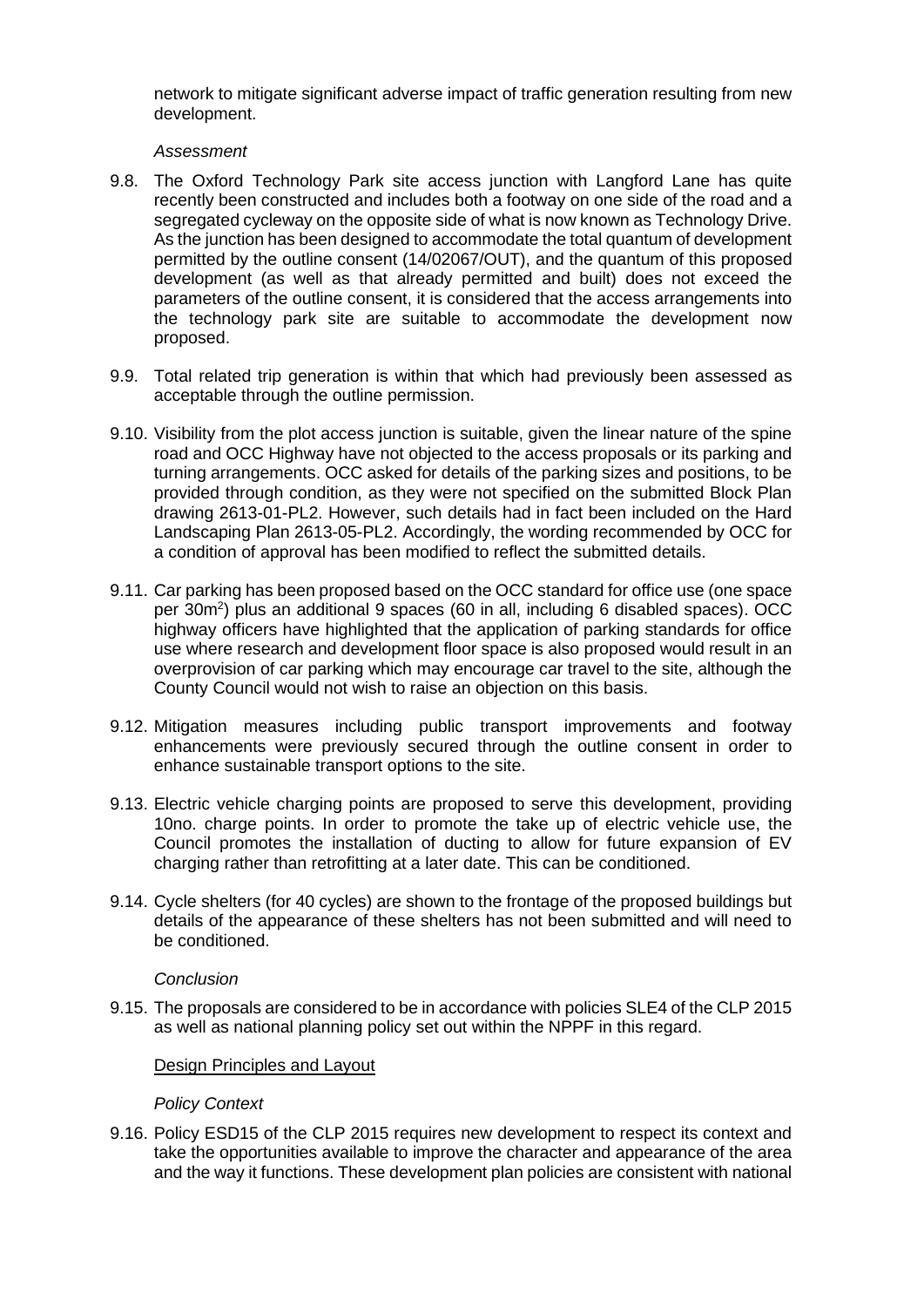planning policy in the NPPF which places great weight on the importance of good design achieving sustainable development.

9.17. Saved Policy C28 of the Cherwell Local Plan 1996 exercises control over all new developments to ensure that the standards of layout, design and external appearance are sympathetic to the character of the context.

#### *Assessment*

- 9.18. The application site is flat and is not within a sensitive landscape. The site is surrounded on its north, east and west side by other built development, much of which is relatively functional in appearance with the use of simplistic materials, including the hangers at Oxford Airport to the north of the site and the new hotel and neighbouring commercial development also to the north and the car showrooms to the east of the site, which are all similar to the current development proposals.
- 9.19. The development comprises a single rectangular building in either one or two connected parts sited perpendicular to the main spine road through the technology park site.
- 9.20. The design of the buildings is consistent with the appearance of the buildings recently constructed on Plots 1 and 3 and typical of a modern commercial development comprising large areas of glazing with grey panelling in varying shades. The buildings are designed to be constructed with a shallow pitched roof behind a low parapet giving the impression of a flat roof.
- 9.21. In terms of scale, the building would be two storey in height, consistent with the commercial buildings on Plots 1 and 3 and the hotel on Plot 2. This creates a uniformity of scale, design and material finish within the Oxford Technology Park site.
- 9.22. The layout, scale and appearance of the proposed buildings are considered acceptable in the context and would be consistent with the design principles established on the Technology Park.
- 9.23. The landscape scheme for the site is also consistent with the principles agreed and approved through the outline consent for the wider technology park including the retention and enhancement of the existing mature hedgerow to the eastern boundary and the planting of street trees along the main spine road. Full details will be required by condition.
- 9.24. Boundary treatment information has not been submitted with the application and will also need to be conditioned.
- 9.25. Areas for recycling (bin storage) are shown in the car park layout but details of the appearance of these areas (structures/boundary treatment) has not been submitted and will need to be conditioned.

#### *Conclusion*

9.26. The proposals are in accordance with policies ESD15 of the CLP 2015 and C28 of the CLP 1996 as well as national planning policy within the NPPF.

#### Flood Risk and Drainage

#### *Policy Context*

9.27. Policies ESD 6 and ESD 7 of the CLP 2031 Part 1 together resist new development where it would increase flood risk or be unduly vulnerable to flooding. They also seek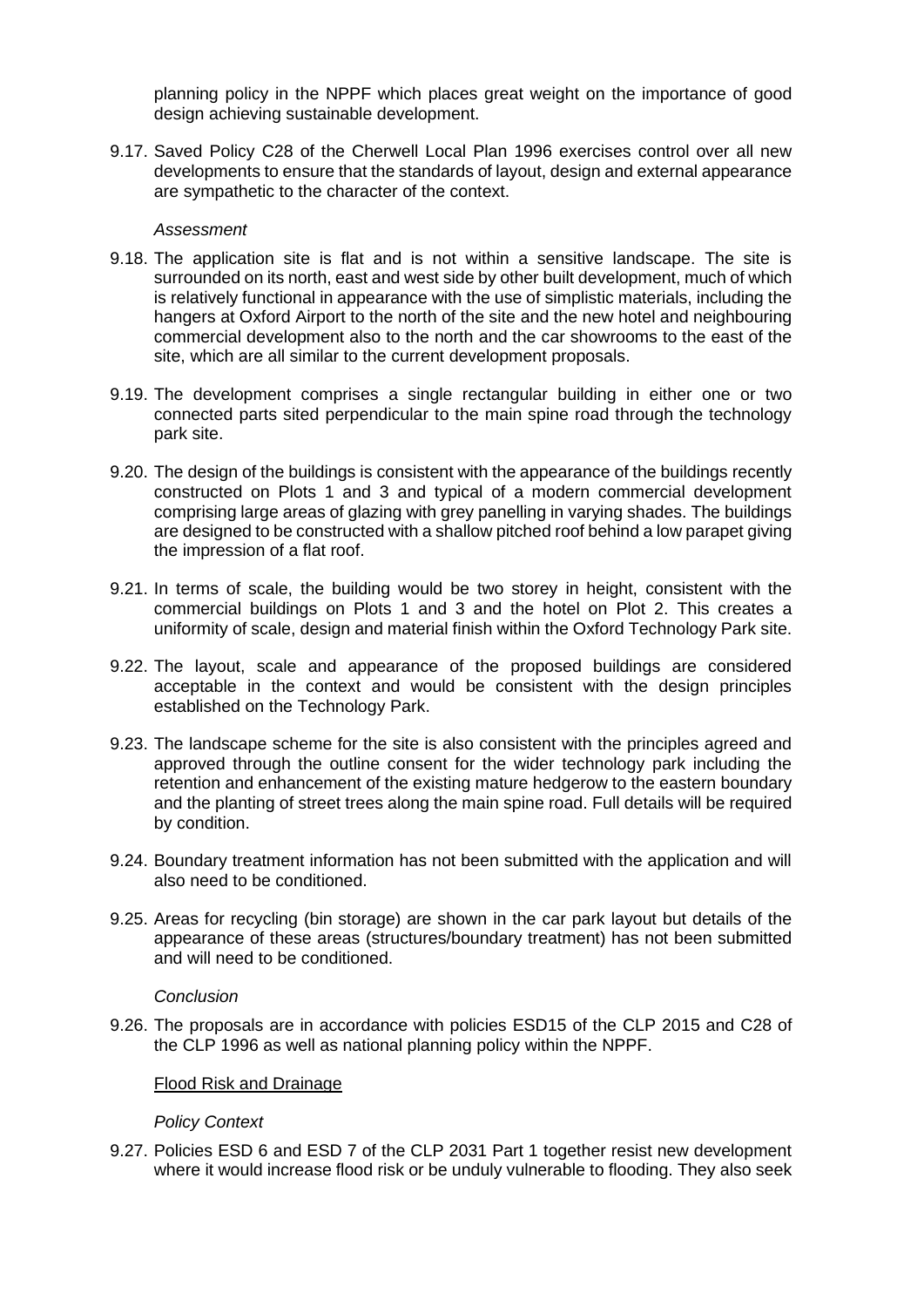to ensure that the proposals incorporate sustainable drainage systems in order to prevent increased risk of flooding.

### *Assessment*

- 9.28. Flood risk and drainage on this site have been considered and addressed under the original outline consent, which agreed the drainage strategy and principles for the Technology Park site as a whole. The application site lies within Flood Zone 1.
- 9.29. Whilst an objection was raised to the current application by OCC Drainage, the LLFA objection that this particular application is not accompanied by a Surface Water Management Strategy incorporating SuDS is not a material objection since the concerns raised have already been previously addressed and conditions discharged under a separate consent (Para.7.5 above and Para.9.30 below refer). Also, the Environment Agency has raised no drainage objection to the proposals. Conditions are recommended to ensure that the development is carried out satisfactorily.
- 9.30. A Flood Risk Assessment & Drainage Strategy for the whole Oxford Technology Park site was submitted and approved as part of the original outline planning permission (Ref:  $14/02067/$ OUT) with the Environment Agency confirming on  $1<sup>st</sup>$  May 2015 their satisfaction with the proposals detailed in the Baynham Meikle Partnership Ltd report subject to condition discharges (Conditions 10 and 11). Condition 10 (surface water drainage scheme) and condition 11 (drainage strategy) were subsequently discharged on 12<sup>th</sup> April 2017, with confirmation given that the Flood Risk Assessment & Drainage Strategy (Ref: NSB/12076, dated February 2015), the Engineering Appraisal (Ref: 159/017, dated November 2013) and the SuDS Maintenance Plan (Ref: GL/12076, dated February 2017) were all acceptable.

## *Conclusion*

9.31. Notwithstanding the OCC Drainage objection, the proposals are considered to be satisfactory in this regard, in accordance with the requirements of policy ESD6 and ESD7 of the CLP 2015.

## Ecology & Biodiversity

#### *Legislative context*

- 9.32. The Conservation of Habitats and Species Regulations 2017 consolidate the Conservation of Habitats and Species Regulations 2010 with subsequent amendments. The Regulations transpose European Council Directive 92/43/EEC, on the conservation of natural habitats and of wild fauna and flora (EC Habitats Directive), into national law. They also transpose elements of the EU Wild Birds Directive in England and Wales. The Regulations provide for the designation and protection of 'European sites', the protection of 'European protected species', and the adaptation of planning and other controls for the protection of European Sites.
- 9.33. Under the Regulations, competent authorities i.e., any Minister, Government department, public body, or person holding public office, have a general duty, in the exercise of any of their functions, to have regard to the EC Habitats Directive and Wild Birds Directive.
- 9.34. The Regulations provide for the control of potentially damaging operations, whereby consent from the country agency may only be granted once it has been shown through appropriate assessment that the proposed operation will not adversely affect the integrity of the site. In instances where damage could occur, the appropriate Minister may, if necessary, make special nature conservation orders, prohibiting any person from carrying out the operation. However, an operation may proceed where it is or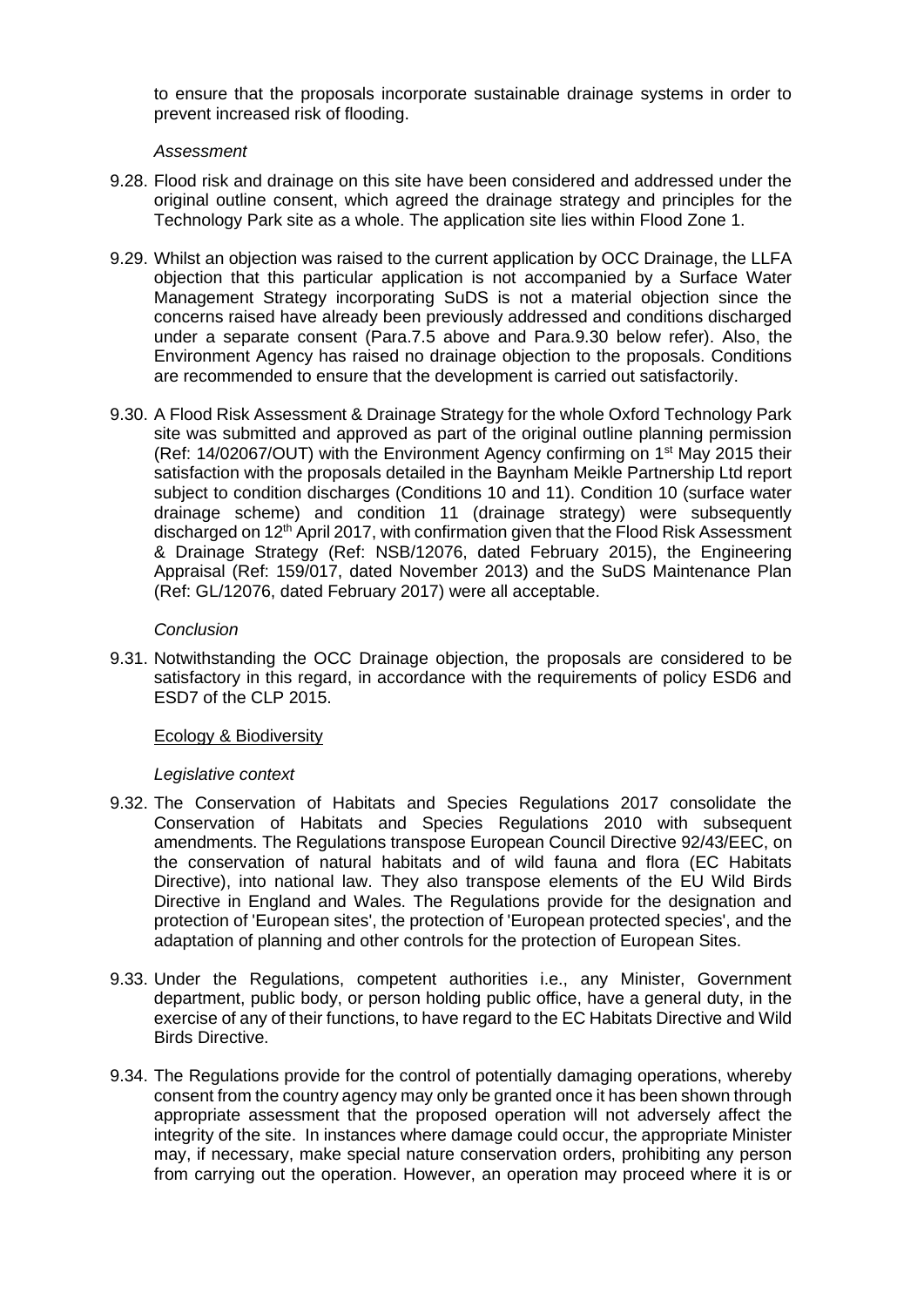forms part of a plan or project with no alternative solutions, which must be carried out for reasons of overriding public interest.

- 9.35. The Regulations make it an offence (subject to exceptions) to deliberately capture, kill, disturb, or trade in the animals listed in Schedule 2, or pick, collect, cut, uproot, destroy, or trade in the plants listed in Schedule 4. However, these actions can be made lawful through the granting of licenses by the appropriate authorities by meeting the requirements of the 3 strict legal derogation tests:
	- (1) Is the development needed to preserve public health or public safety or other imperative reasons of overriding public interest including those of a social or economic nature and beneficial consequences of primary importance for the environment?
	- (2) That there is no satisfactory alternative.
	- (3) That the action authorised will not be detrimental to the maintenance of the population of the species concerned at a favourable conservation status in their natural range.
- 9.36. The Regulations require competent authorities to consider or review planning permission, applied for or granted, affecting a European site, and, subject to certain exceptions, restrict or revoke permission where the integrity of the site would be adversely affected. Equivalent consideration and review provisions are made with respects to highways and roads, electricity, pipelines, transport and works, and environmental controls (including discharge consents under water pollution legislation).

## *Policy Context*

- 9.37. Paragraph 174 of the NPPF states that planning policies and decisions should contribute to and enhance the natural and local environment by (amongst others): a) protecting and enhancing valued landscapes, sites of biodiversity or geological value and soils; and d) minimising impacts on and providing net gains for biodiversity, including by establishing coherent ecological networks that are more resilient to current and future pressures.
- 9.38. Paragraph 180 states that when determining planning applications, local planning authorities should apply the following principles: a) if significant harm to biodiversity resulting from a development cannot be avoided, adequately mitigated, or, as a last resort, compensated for, then planning permission should be refused; d) development whose primary objective is to conserve or enhance biodiversity should be supported; while opportunities to incorporate biodiversity improvements in and around developments should be encouraged, especially where this can secure measurable net gains for biodiversity.
- 9.39. Paragraph 185 of the NPPF states that planning decisions should also ensure that new development is appropriate for its location taking into account the likely effects (including cumulative effects) of pollution on health, living conditions and the natural environment, as well as the potential sensitivity of the site or the wider area to impacts that could arise from the development. In doing so they should (amongst others) limit the impact of light pollution from artificial light on local amenity, intrinsically dark landscapes and nature conservation.
- 9.40. Policy ESD10 of the CLP 2015 lists measures to ensure the protection and enhancement of biodiversity and the natural environment, including a requirement for relevant habitat and species surveys and associated reports to accompany planning applications which may affect a site, habitat or species of known ecological value.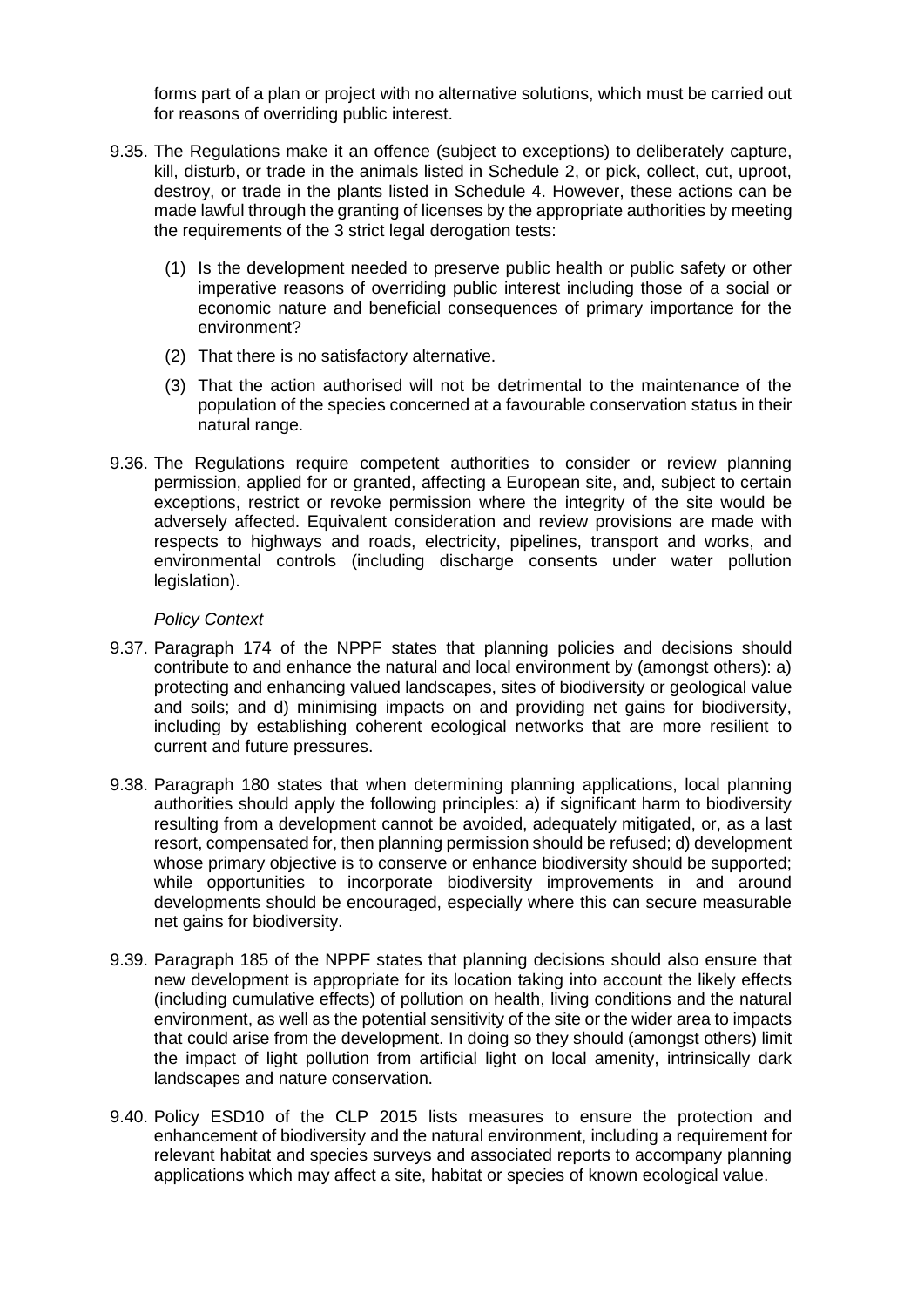- 9.41. Policy ESD11 is concerned with Conservation Target Areas (CTAs) and requires all development proposals within or adjacent CTAs to be accompanied by a biodiversity survey and a report identifying constraints and opportunities for biodiversity enhancement.
- 9.42. These polices are both supported by national policy in the NPPF and also, under Regulation 43 of Conservation of Habitats & Species Regulations 2017, it is a criminal offence to damage or destroy a breeding site or resting place, unless a licence is in place.
- 9.43. The Planning Practice Guidance dated 2014 post-dates the previous Government Circular on Biodiversity and Geological Conservation (ODPM Circular 06/2005), although this remains extant. The PPG states that Local Planning Authorities should only require ecological surveys where clearly justified, for example if there is a reasonable likelihood of a protected species being present and affected by development. Assessments should be proportionate to the nature and scale of development proposed and the likely impact on biodiversity.

#### *Assessment*

- 9.44. Natural England's Standing Advice states that an LPA only needs to ask an applicant to carry out a survey if it's likely that protected species are:
	- present on or near the proposed site, such as protected bats at a proposed barn conversion affected by the development

It also states that LPA's can also ask for:

- a scoping survey to be carried out (often called an 'extended phase 1 survey'), which is useful for assessing whether a species-specific survey is needed, in cases where it's not clear which species is present, if at all;
- an extra survey to be done, as a condition of the planning permission for outline plans or multi-phased developments, to make sure protected species aren't affected at each stage (this is known as a 'condition survey').
- 9.45. The Standing Advice sets out habitats that may have the potential for protected species, and in this regard the site is close to the Rushy Meadows SSSI to the east. The ecological impact of the development has already been considered under the original outline consent including the submission of further information by condition.
- 9.46. The site has now been cleared for development and consists of a 'clean' site. The existing mature hedgerow to the eastern boundary would not be affected by proposals and there are no buildings or trees to be removed or altered to facilitate the proposed development.
- 9.47. Having considered Natural England's Standing Advice and taking account of the site constraints and history of the site, it is considered that the site has limited potential to contain protected species and any species present are unlikely to be adversely affected by the proposed development. The ecological impact of the development of the technology park site has already been considered and no further formal survey is required. Conditions will be imposed to ensure compliance with details already approved in respect of ecology and biodiversity will be imposed and is considered sufficient to address the risk of any residual harm.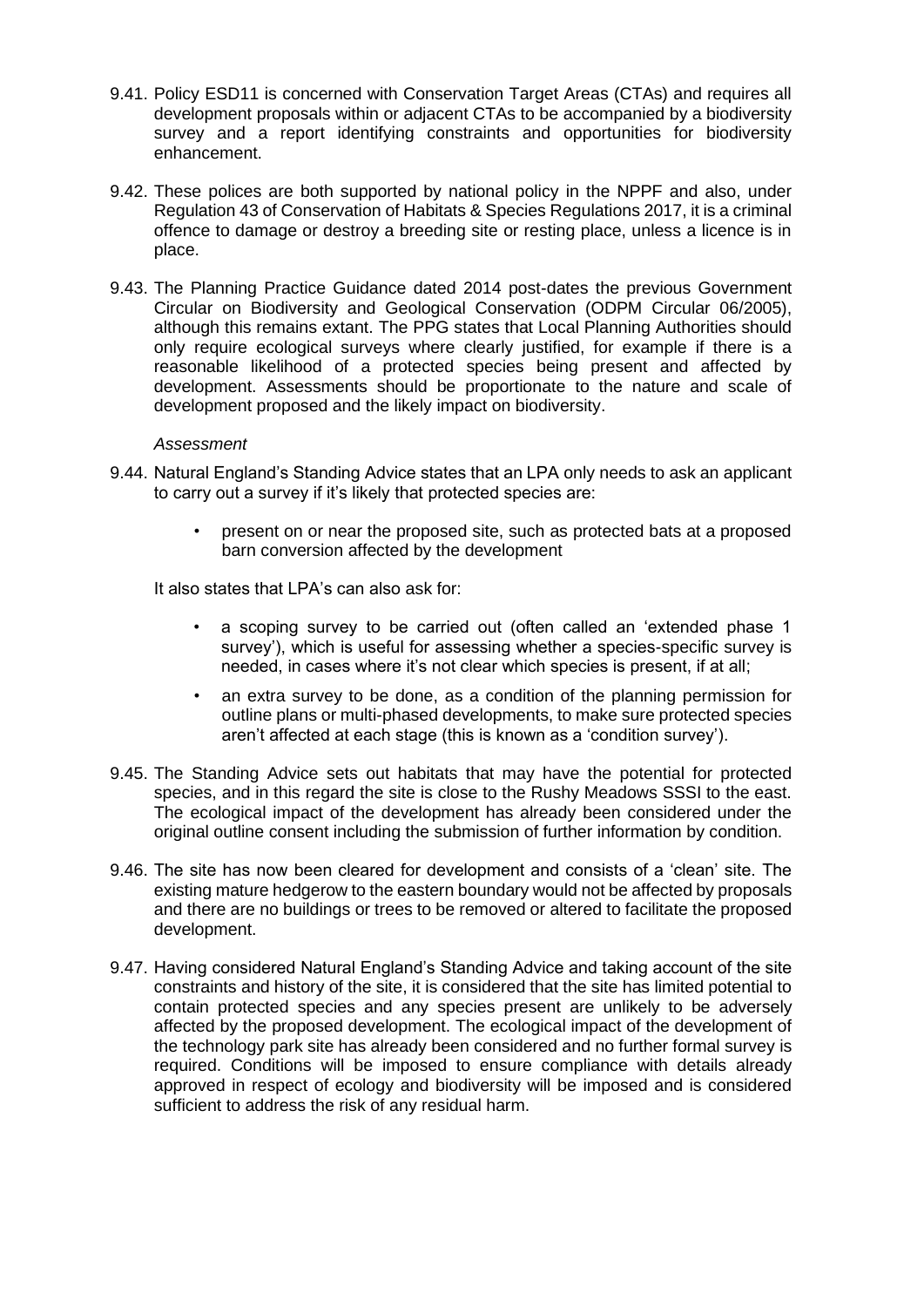## *Conclusion*

9.48. The proposals are considered to be satisfactory in this regard, in accordance with the requirements of policy ESD10 and ESD11 of the CLP 2031 Part 1 and taking into account Natural England Standing Advice.

## Energy Efficiency and Sustainability

## *Policy Context*

- 9.49. Policy ESD 5 of the CLP 2015 requires new commercial development of over 1,000m<sup>2</sup> floorspace to provide for significant on-site renewable energy provision unless robustly demonstrated to be undeliverable or unviable. Policy ESD 4 of the CLP 2015 1 also requires a feasibility assessment to be carried out for such developments to determine whether Combined Heat and Power (CHP) could be incorporated.
- 9.50. Policy ESD 3 of the CLP 2015 also requires that all new non-residential development shall meet at least BREEAM 'Very Good' standard.

#### *Assessment*

- 9.51. The application does not include an Energy or Sustainability Statement to address how the development would seek to comply with Building Regulations and policies ESD1-5 of the CLP 2015 and the achievement of BREEAM 'Very Good' standard. The DAS does however specify that the new build elements will all be designed to achieve BREEAM 'Outstanding' standard and the LEVI Climate Emergency Design Guide standard, which exceed the Local Plan policy standards.
- 9.52. Given the type of development proposed and limited constraints on the site, it is considered that there would be reasonable opportunities for the development to incorporate improvements to the building fabric and the installation of high efficiency equipment to secure environmental improvements to the built form in addition to the utilisation of renewable energy sources such as solar panels and Air Source Heat Pumps, which the application Design & Access Statement confirms will be included in the development.

#### *Conclusion*

9.53. Subject to the imposition of suitable conditions, Planning Officers are satisfied that the proposed development will be able to be designed to achieve sustainability through construction in accordance with the requirements of policies ESD 3, ESD 4 and ESD 5 of the CLP 2015.

#### Planning Obligations

- 9.54. Policy INF1 of the CLP 2015 requires that development proposals demonstrate that infrastructure requirements can be met including the provision of transport, education, health, social and community facilities.
- 9.55. Where a development would give rise to potential adverse on and off-site impacts, it is sometimes necessary for mitigatory infrastructure or funding to be secured through a planning obligation (S106 agreement). Obligations within a S106 agreement must meet statutory tests set out in Regulation 122 of the Community Infrastructure Levy (CIL) Regulations 2010 (as amended). Where planning obligations do not meet the statutory tests, they cannot be taken into account in reaching a decision.
- 9.56. Contributions towards highway improvements were previously secured through the outline consent including improvements to cycleway infrastructure and bus service provision along Langford Lane.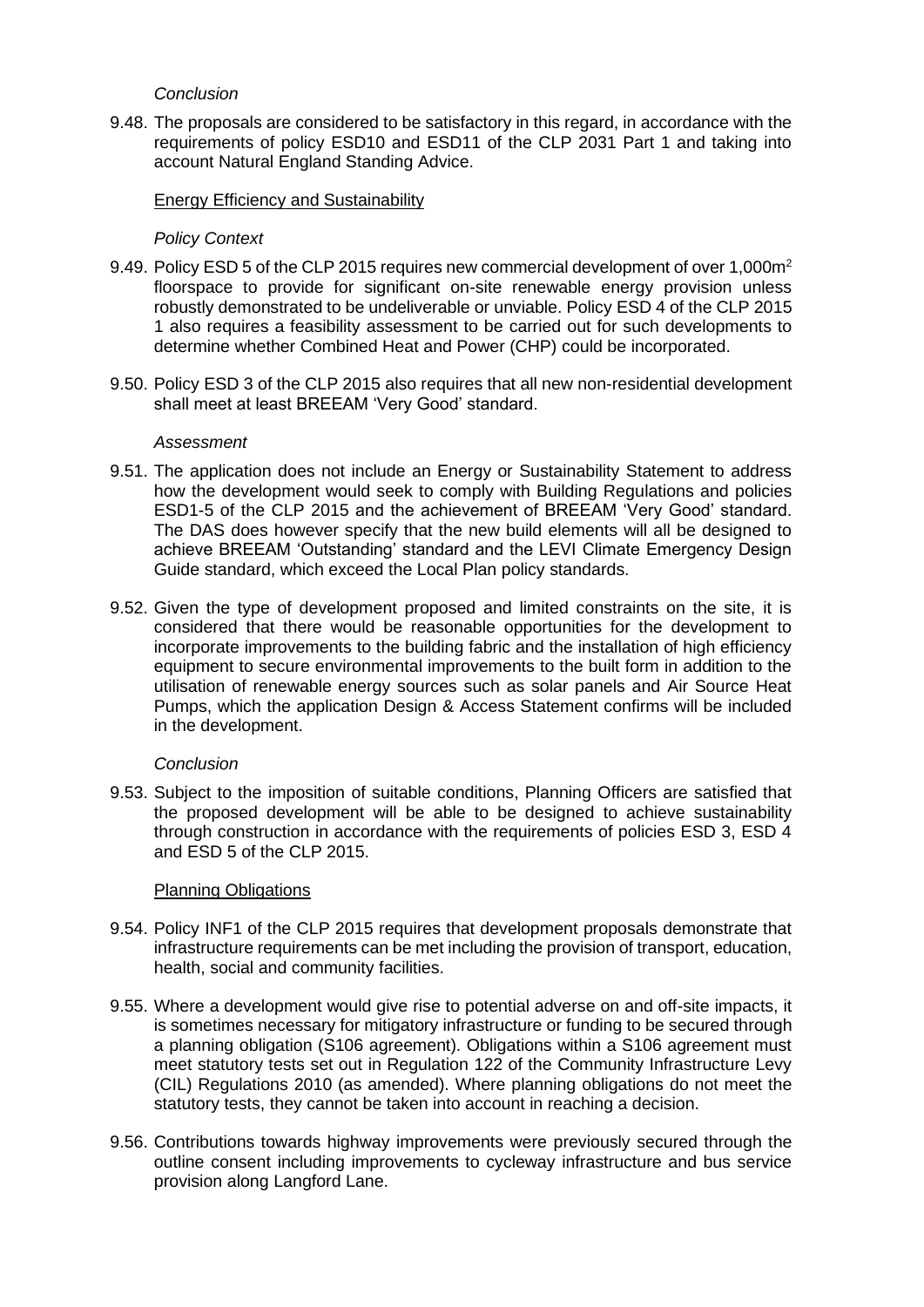9.57. In responding to this application, OCC have raised no objection and have not requested any linking agreement, as the highway improvements previously secured through the original outline permission have now been implemented. They have however requested an update of the Framework Travel Plan for the wider site to reflect the details of this development and payment of a Travel Plan Monitoring fee of £1,446 (Index linked).

# **10. BALANCE AND CONCLUSION**

- 10.1. Section 70(2) of the Town and Country Planning Act 1990 and Section 38(6) of the Planning and Compulsory Purchase Act 2004 require that planning applications be determined against the provisions of the development plan unless material considerations indicate otherwise.
- 10.2. The proposed development represents positive economic investment in a sustainable location supporting the overall development of the wider Oxford Technology Park site.
- 10.3. It is acknowledged that the site remains within the Oxford Green Belt although it is anticipated through CLP 2015 policy Kidlington 1 that this would be amended. However, development of the site has been supported through the granting of outline planning consent. Development has commenced on the site and the site now represents a ready development site with the necessary infrastructure to support the growth of the technology park for high value employment uses.
- 10.4. The proposals are considered to be acceptable in all other regards and conditional approval is recommended.

## **11. RECOMMENDATION**

RECOMMENDATION – DELEGATE TO THE ASSISTANT DIRECTOR FOR PLANNING AND DEVELOPMENT TO GRANT PERMISSION, SUBJECT TO THE CONDITIONS SET OUT BELOW (AND ANY AMENDMENTS TO THOSE CONDITIONS AS DEEMED NECESSARY) AND SUITABLE PROVISIONS BEING IN PLACE TO SECURE THE FOLLOWING (AND ANY AMENDMENTS AS DEEMED NECESSARY):

• Travel Plan Monitoring Fee

## **CONDITIONS**

## **Time Limit**

1. The development to which this permission relates shall be begun not later than the expiration of three years beginning with the date of this permission.

Reason: To comply with the provisions of Section 91 of the Town and Country Planning Act 1990, as amended by Section 51 of the Planning and Compulsory Purchase Act 2004.

## **Compliance with Plans**

2. Except where otherwise stipulated by conditions attached to this permission, the development shall be carried out strictly in accordance with the following plans and documents:

2613-01-PL2 – Site Block Plan 2613-02-PL1 – Site Location Plan 2613-10-PL2 – Ground Floor Plan 2613-11-PL2 – First Floor Plan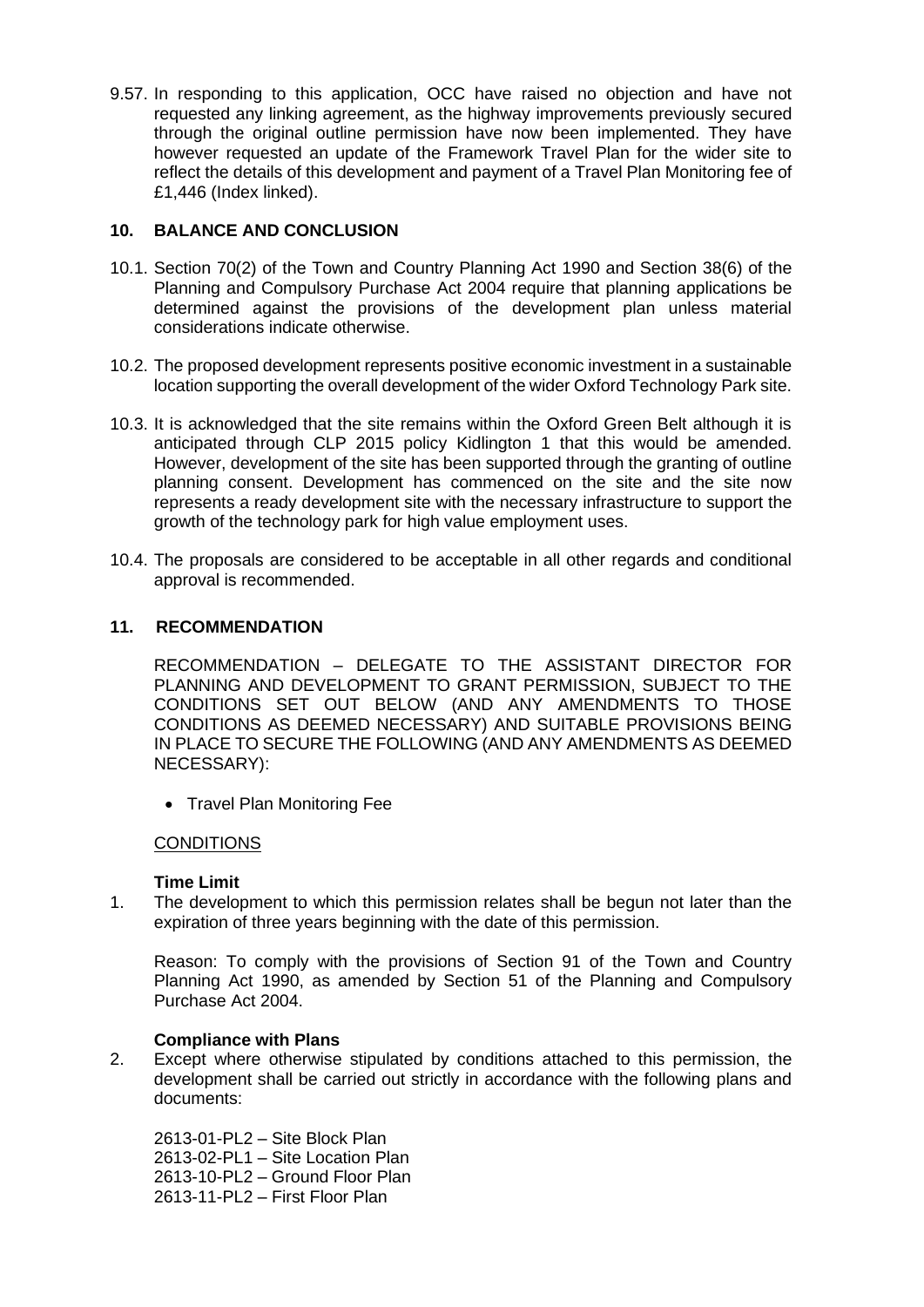2613-12-PL1 – Roof Plan 2613-14-PL1 – South & West Elevations 2613-15-PL2 – North & East Elevations 2613-16-PL1 – Sectional Elevations 2613-100-PL2 – Cycle Locations 2613-101-PL1 – Bin Storage & Recycling 2613-1-2-PL2 – Fence Plan 2613-05-PL2 – Proposed Hard Landscaping Plan Planning & Economic Statement by Savills, received by the Local Planning Authority on 22 November 2021 Design & Access Statement by Garrett McKee Architects, received by the Local Planning Authority on 22 November 2021 Transport Statement, Ref: 33231058 Rev1, by Stantec, dated November 2021 and received by the Local Planning Authority on 2 December 2021

Reason: For the avoidance of doubt, to ensure that the development is carried out only as approved by the Local Planning Authority and comply with Government guidance contained within the National Planning Policy Framework.

3. The levels of noise emitted by fixed plant and equipment operated on the site shall not exceed the levels set out in table 7.1 of the Noise Assessment Report produced by Peter Brett and dated December 2014 and approved under outline planning permission Ref: 14/02067/OUT.

Reason: In order to safeguard the amenities of the area and to comply with Policy ENV1 of the Cherwell Local Plan 1996.

4. The floorspace hereby approved is permitted to be used for uses in classes  $E(g)$  (i) and/or (ii) and/or (iii) and B2 of the Town and Country Planning (Use Classes) Order 1987 (as amended). Uses in Class B8 of the Town and Country Planning (Use Classes) Order 1987 (as amended) are also permitted but only where they are ancillary to the function of an individual Class E(g) or B2 operation.

Reason: This permission is only granted in view of the very special circumstances and needs of the applicant, which are sufficient to justify overriding normal planning policy considerations and to comply with Policies Kidlington 1 and ESD 14 of the Cherwell Local Plan 2015 and Government Guidance contained within the National Planning Policy Framework.

- 5. Prior to the commencement of the development hereby approved, a Construction Traffic Management Plan (CTMP) shall be submitted to and approved in writing by the Local Planning Authority. The CTMP will include a commitment that construction traffic will not arrive or leave the site through Kidlington and that delivery or construction vehicles will only arrive or leave between 9.30 and 16.30. The CTMP should follow Oxfordshire County Council's template, if possible. This should identify:
	- a) The routing of construction vehicles and management of their movemnent into and out of the site by a qualified and certified banksman;
	- b) Access arrangements and times of movement of construction vehicles (to minimise the impact on the surrounding highway network);
	- c) Details of wheel cleaning/wash facilities to prevent mud, etc., from migrating on to the adjacent highway;
	- d) Contact details for the Site Supervisor responsible for on-site works;
	- e) Travel initiatives for site related worker vehicles;
	- f) Parking provision for site related worker vehicles;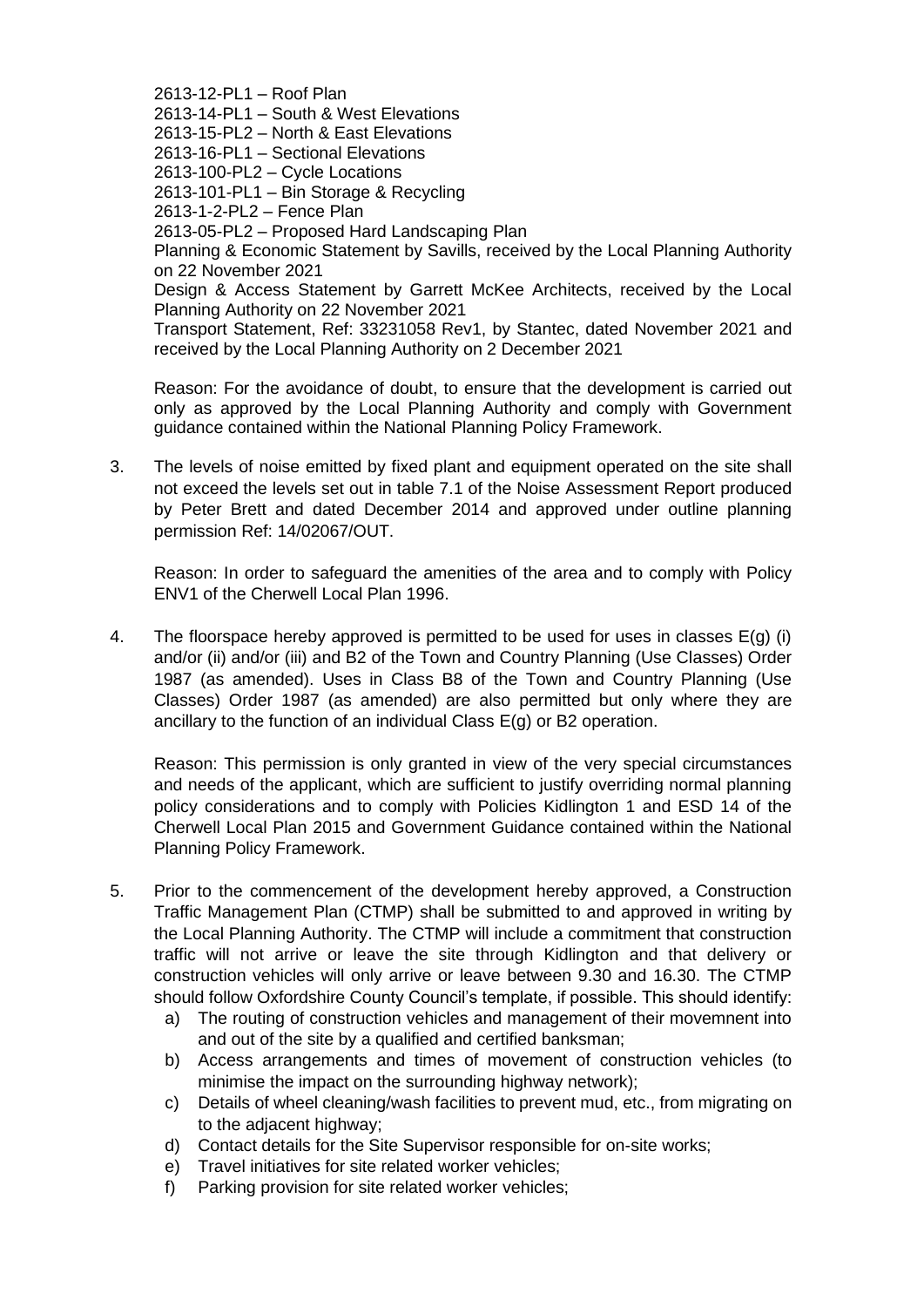- g) Details of times for constructiontraffic and delivery vehilces, which must be outside network peak and school peak hours; and
- h) Engagement with local residents.

Thereafter, the approved CTMP shall be implemented and operated in accordance with the approved details.

Reason: In the interests of highway safety and to mitigate the impact of construction vehicles on the surrounding network, road infrastructure and local residents, particularly at peak traffic times.

6. The vehicle parking layout shown on plans 2613-01-PL2 and 2613-05-PL2 shall be laid out prior to occupation of the approved development. Thereafter, the areas shall be retained solely for the purpose of parking, turning and manoeuvring.

Reason: In the interests of highway safety.

7. Before the development is occupied details of the cycle parking areas, including dimensions and means of enclosure, shall be submitted to and approved in writing by the Local Planning Authority. The development shall not be brought into use until the cycle parking areas and means of enclosure have been provided within the site in accordance with the approved details and thereafter the areas shall be retained solely for the purpose of parking of cycles.

Reason: To encourage the use of sustainable modes of transport.

- 8. No development shall take place until a detailed surface water drainage scheme for the site, based on sustainable drainage principles and an assessment of the hydrological and hydrogeological context of the development including appropriate infiltration testing in accordance with BRE 365, has been submitted to and approved in writing by the Local Planning Authority. The scheme shall subsequently be implemented in accordance with the approved details before the development is completed. The drainage strategy should demonstrate:
	- Surface water run-off generated up to and including 1 in 100 year (including a 30% allowance for climate change) critical storm will not exceed the run-off from the undeveloped site following the corresponding rainfall event;
	- Surface water runoff will be managed so that it does not contaminate controlled waters.

The scheme shall subsequently be implemented in accordance with the approved details before the development is completed.

Reason: To prevent the increased risk of flooding, both on and off site.

- 9. Prior to the first occupation of the development hereby approved, a record of the installed SuDS and site wide drainage scheme shall be submitted to and approved in writing by the Local Planning Authority for deposit with the Lead Local Flood Authority Asset Register. The details shall include:
	- As built plans in both .pdf and .shp file format;
	- Photographs to document each key stage of the drainage system when installed on site;
	- Photographs to document the completed installation of the drainage structures on site;
	- Photographs to document the completed installation of the drainage structures on site;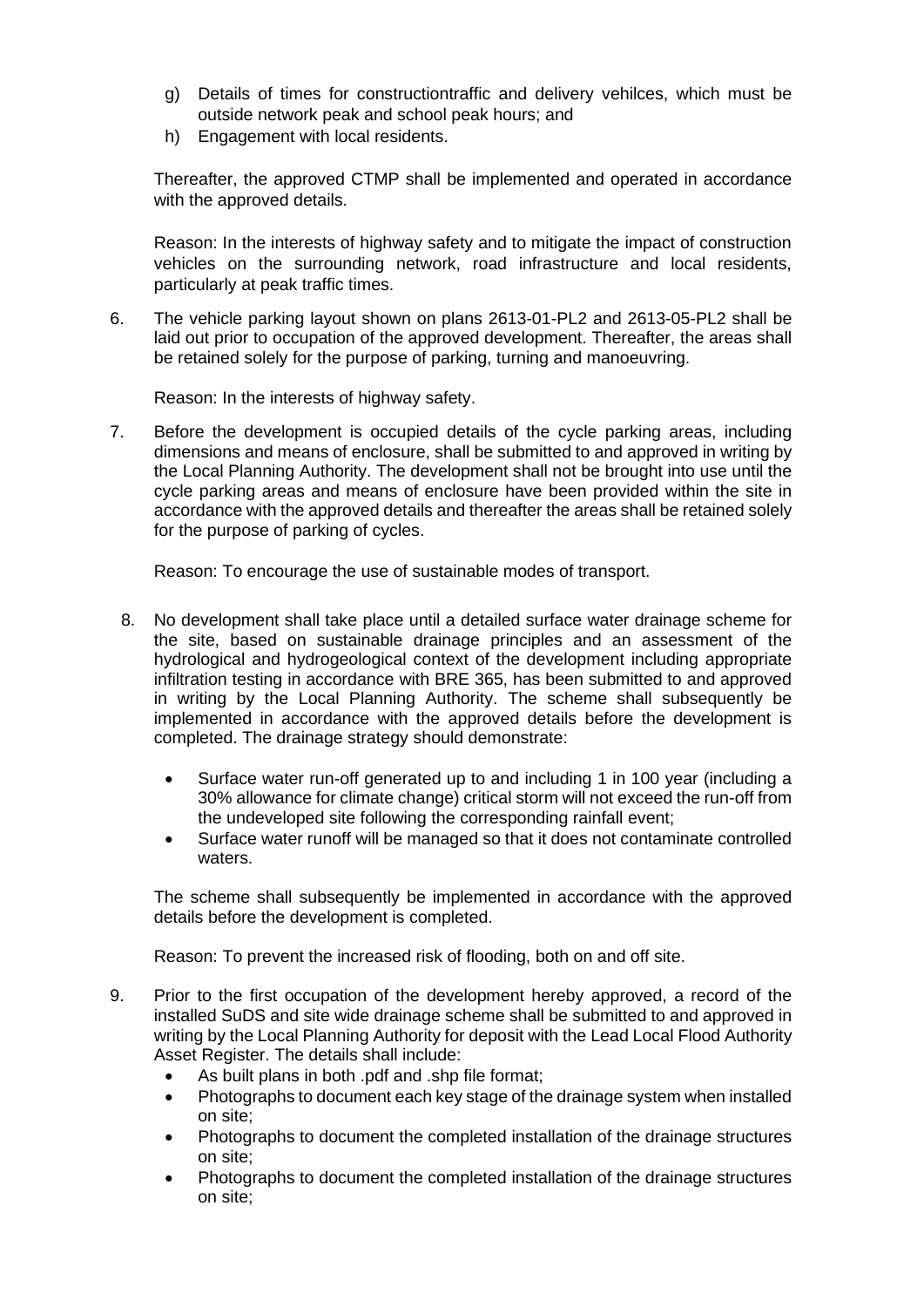The name and contact details of any appointed management company information.

Reason: To ensure that the principles of sustainable drainage are incorporated into this proposal in accordance with Policy ESD8 of the Cherwell Local Plan 2015 and Government guidance contained within the National Planning Policy Framework. This information is required prior to commencement of the development as it is fundamental to the acceptability of the scheme.

10. No external lights/floodlights shall be erected on the land without the prior express consent of the Local Planning Authority.

Reason: To ensure that the development does not unduly affect operations at London Oxford Airport and in order to safeguard the amenities of the area and to comply with Government guidance contained within the National Planning Policy Framework and Policy ENV1 of the Cherwell Local Plan 1996.

11. Notwithstanding the hard landscaping proposals submitted, prior to the commencement of any development above slab level, a scheme for soft landscaping the site shall be submitted to and approved in writing by the local planning authority. The landscaping scheme shall include: (i) details of proposed tree and shrub planting including their species, number, sizes and positions, together with grass seeded/turfed areas and written specifications (including cultivation and other operations associated with plant and grass establishment, i.e., depth of topsoil, mulch etc.(ii) details of the hard landscaping including hard surface areas, pavements, pedestrian areas and any steps etc. The approved scheme shall be implemented by the end of the first planting season following occupation of the development.

Reason: To ensure that a satisfactory landscape scheme is provided in the interest of well planned development and visual amenity and to accord with Policy ESD15 of the adopted Cherwell Local Plan 2015 and saved Policy C28 of the adopted Cherwell Local Plan 1996 and Government guidance within the National Planning Policy Framework.

12. Notwithstanding the details of the recycling areas shown on drawing no. 2613-101 PL1 submitted with the application, no development shall commencement until a detailed plan showing the proposed bin and recycling storage to serve the development be submitted to and approved in writing by the Local Planning Authority. Thereafter, construction shall only commence in accordance with the approved details.

Reason: In order that proper arrangements are made for the disposal of waste, and to ensure the creation of a satisfactory environment in accordance with Saved Policy ENV1 of the Cherwell Local Plan 1996 and Government guidance contained within the National Planning Policy Framework.

13. Full details of the enclosures along all boundaries of the site shall be submitted to and approved in writing by the Local Planning Authority before the first occupation of the development hereby approved. Thereafter, the development shall be carried out in strict accordance with the approved plans.

Reason: To ensure the satisfactory appearance of the completed development, and to comply with Policy ESD15 of the Cherwell Local Plan 2015, Saved Policy C28 of the Cherwell Local Plan 1996 and Government guidance contained within the National Planning Policy Framework.